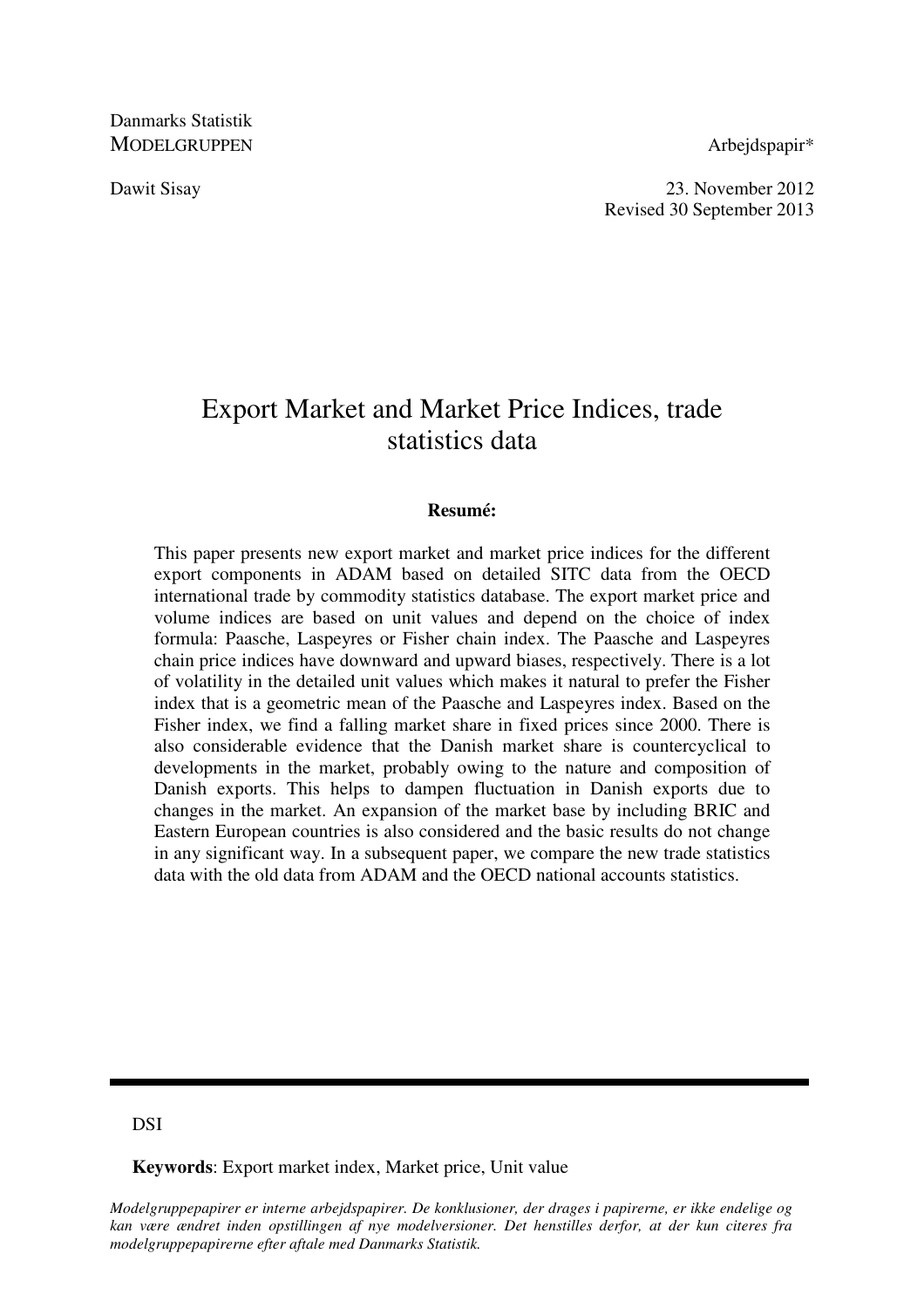# 1. Introduction

Exports in ADAM are grouped into seven categories, and five of them have an estimated equation. The Armington (1969) model is used for modeling exports. The Armington model requires a measure of the export market index and competitors prices. To construct these series we need the price and quantity of imports of trading partners by ADAM export groups.

Up to 2002 trading partners' import prices and quantities were available from OECD *International Trade and Competitiveness Indicators* (ITCI) by detailed SITC components. Beginning 2003 these data cease to be reported, since then it has been a challenge constructing export market and market price indices for the different export groups in ADAM.

In this paper, we present new export market and market price indices for the different export components in ADAM based on detailed SITC-data, import statistics for OECD-members. The data is obtained from the OECD *International Trade by Commodity Statistics database* and contains both values and quantities on a detailed SITC level. We use unit values defined as value divided by quantity. Trade prices approximated by unit values are not devoid of shortcomings: bias can arise from compositional changes in product mix, it is difficult to distinguish price from quality change, unit value indices rely to a larger extent on outlier detection and deletion, given price stickiness such deletion run the risk of missing price catch-ups and understates inflation, see Silver (2007) for a detailed discussion. As this is the only source of information available we, nevertheless, use unit values. We believe that by using the most detailed unit values at 5-digit level we can minimize some of the shortcomings. Furthermore, our own construction of trade prices for partner countries using the same methodology facilitates cross-country comparison. And a market index and price created in this manner should reduce any bias due to observed discrepancies between country specific price and quantity figures that could have economic or methodological source, Gaulier et al. (2008).

In ADAM, the market index for Danish exports has been constructed using 20 OECD countries<sup>1</sup> that cover about 80 per cent of the total Danish exports. Here too we first consider the major trading partners and later expand the export market by including BRIC and Eastern European countries. In the following we briefly describe the data, outline the methodology in detail and present the results.

# 2. The Data

-

The OECD International Trade by Commodity Statistics database contains detailed data by SITC from 1961 to 2011 for imports and exports in quantity and value between OECD countries and 264 different partner countries. The data is reported by 5-digit SITC classification, it also contains totals at 1-digit

<sup>&</sup>lt;sup>1</sup>The 20 OECD partners are: Australia, Austria, Canada, Switzerland, Germany, Spain, Finland, France, Great Britain, Greek, Ireland, Iceland, Italy, Japan, Netherland, Norway, New Zealand, Portugal, Sweden and United States.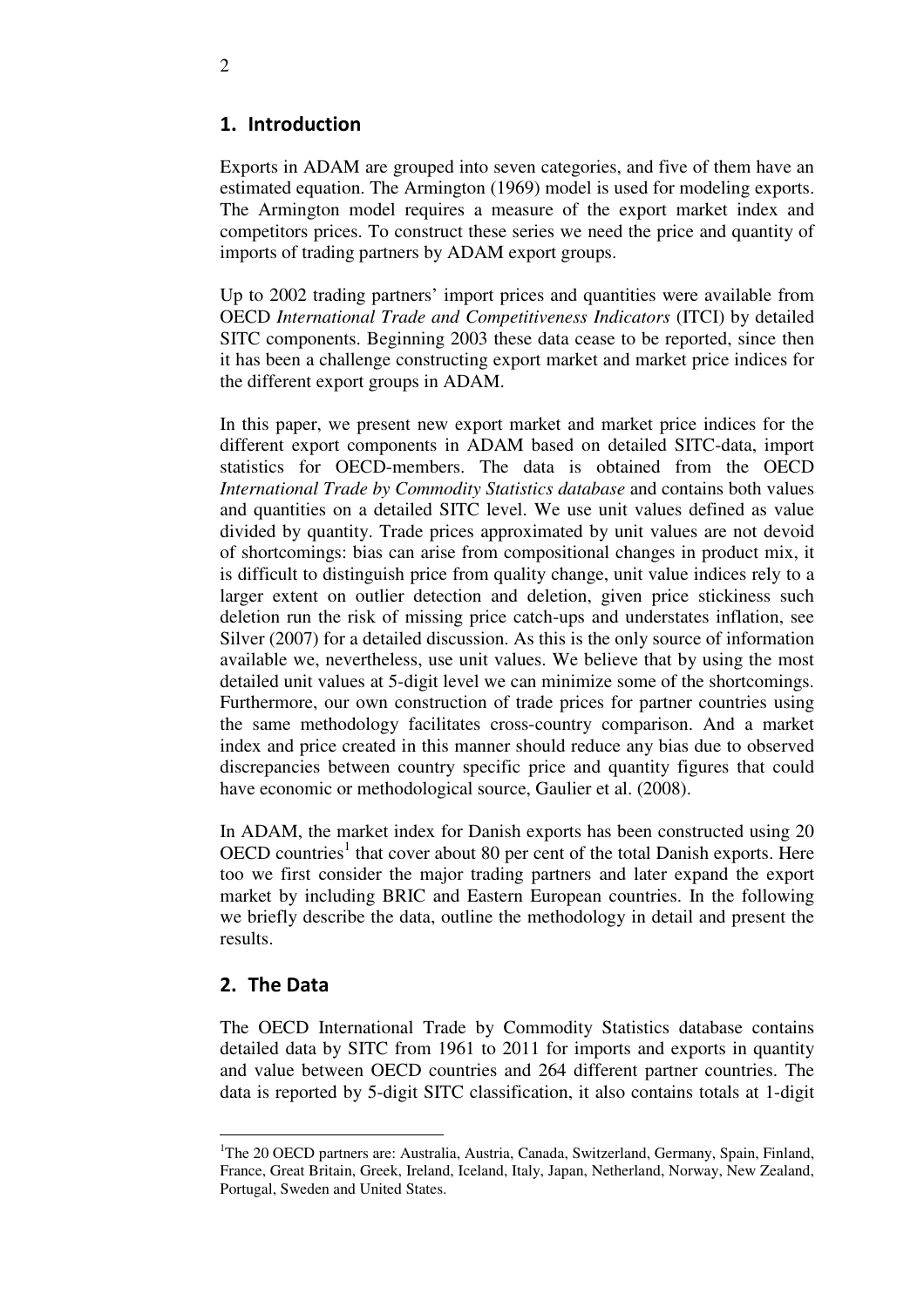and subtotals at 2-digit and 3-digit. Trade values are reported in current USD and quantities are reported in different units of measurement: area in square meters, electrical energy in thousands of kilowatt-hours, length in meters, number of items, number of pairs, volume in litters, weight in kilograms, thousands of items, number of packages, dozens of items, volume in cubic meters, weight in carats, and curies. In this paper we have used SITC revision 3 with data for 1988-2011.

The data presents a number of challenges: quantities are reported in different units of measurement, missing quantities and values, different countries have different reporting threshold and not all countries have data for 1988-2011, and most importantly the problem of outliers. It is important to address these and any other potential problems before constructing price indices. Price indices based on unit values rely on outlier detection and deletion. Thus finding a sound methodology for filtering outliers is the first step in the data construction process. In the following we explain our method.

# 3. Method

-

First of all, since the focus here is on partners' import from the world, we have extracted out these data from the database. The next step in the data processing consists in removing totals, subtotals and zero trade flows. In this way we make sure price indices are built from the most disaggregated SITC level. Different reporting thresholds can introduce some heterogeneity among reporters due to a statistical bias. To deal with this, a reporting threshold of 10000 USD is imposed on trade value flows at 5-digit SITC. Whenever the threshold is not met, both value and quantity are dropped for the given observation. Observations with missing quantity and value are also dropped. The interest here is on the growth rate of unit values, hence the problem of different units of measurement can be ignored. Errors are likely to be correlated between reported values and quantities, working directly on unit values helps to reduce this bias.

Outliers are defined as unrealistic unit value developments, measured as  $p_t/p_{t-1}$ , for a given product over time. The important question is: how high/low a price variation should be declared an outlier? The simplest method is to fix a simple threshold, say a price growth above 100% is unrealistic, this can however be misleading as the magnitude of true price changes can be very high for some commodities. As a result it is chosen to define a criterion that controls product specific average price changes. We have tried a number of methodologies and chose the one that is used in most national statistical institutes in partner countries. Here we discuss only the final applied methodology. $2$ 

 $2^2$  One of the alternative methodologies worth mentioning is that of CEPII's, French institute for research in international economics. CEPII publishes unit value indices for developing and developed countries, using UN comtrade database for commodities classified under theharmonized system. The idea is to first compute median price change for each product and country over time and a median price change for each product across countries at each point in time. Once medians are calculated, price changes 5 times above or below the median are dropped.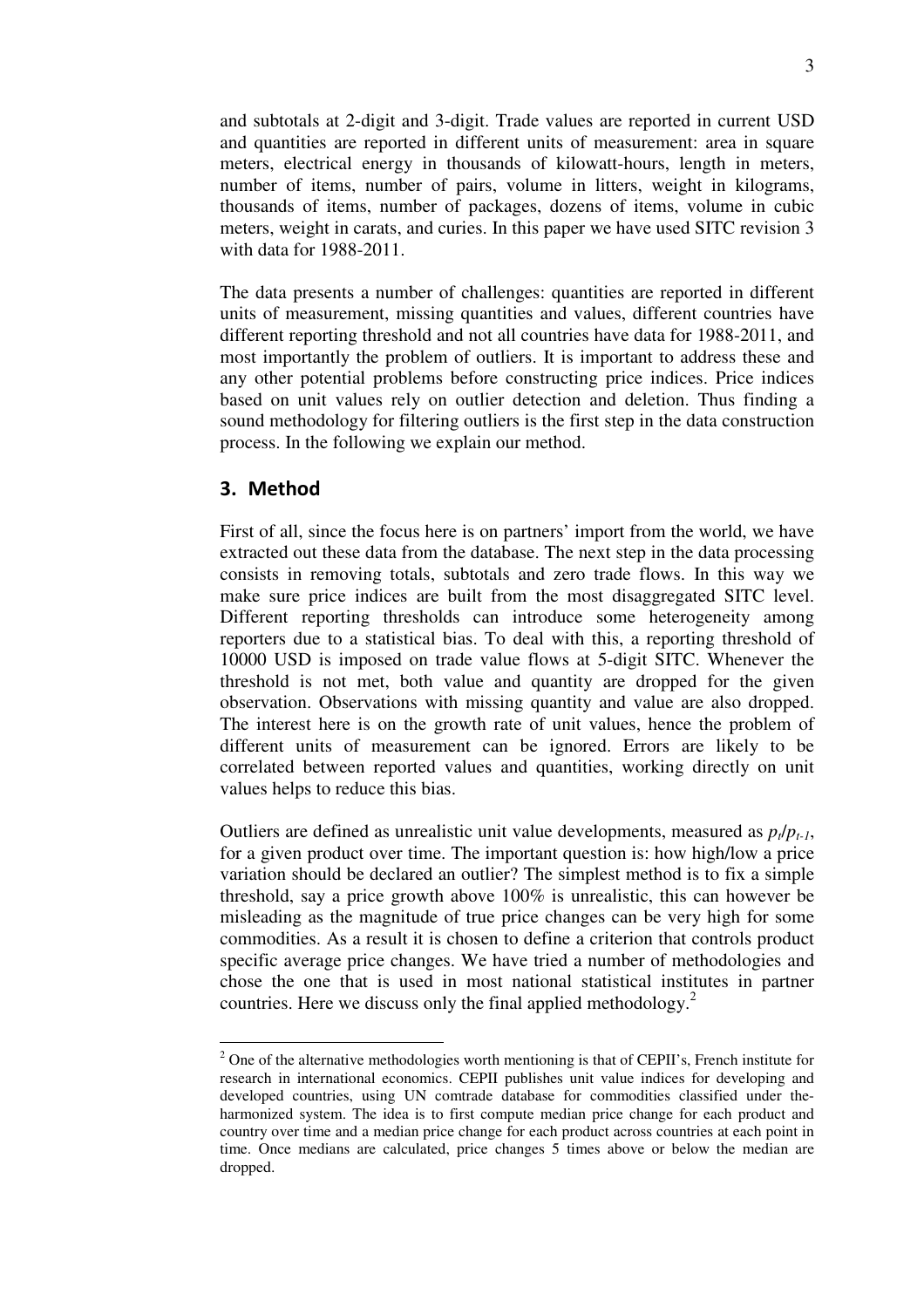#### **Hidiroglou-Berthelot method**

We have used the Hidiroglou-Berthelot (H-B) method for outlier detection and treatment. This method is used, among others, at Statistics Sweden, U.S. Census Bureau, Statistics Canada and the external economy division at Statistics Denmark. The method is developed to detect outlying observations for a periodic business survey that are conducted on a regular basis from the same sampling unit. It is not possible to use the method directly for our trade data as described in Hidiroglou and Berthelot (1986). Accordingly the method has to be adapted to our purpose.

The H-B method uses a composite score function that includes a measure for *suspicion* that a data value is erroneous and the *impact* the suspicious record has on publication totals, see Jäder and Norberg (2006) and Bartha and García (2012). The method requires accurate and relevant medians and quartiles calculated for *homogenous groups*. Hence, the first challenge is to define homogeneous groups. Jäder and Norberg (2006) apply the H-B method for Swedish trade data that is classified according to the Combined Nomenclature at 8 digit level; the data is available by country, enterprise, year and month. The data have provided them various options to define homogeneous groups based on SITC classification, in/out flow of trade, enterprise, trade by country of origin and destination, and monthly figures based on several years of historical data. This is the type of data the H-B method requires.

We have, in contrast, annual data for each trading partners' import from the world. This limits our options for classifying traded items into homogeneous groups and calculation of relevant medians and quartiles. Consequently, adapting the H-B method to our data with sensible assumptions is necessary. One option is to form a group consisting of similar commodities across partner countries and calculate median and quartiles accordingly. This can be erroneous as the size of import of a particular commodity is different among different countries; the Danish trading partners are different in size (as large as United States and as small as Iceland). In addition, there are instances where a particular commodity is reported in one country and not in another, or reported for some part of the sample period only. An alternative is to consider a particular commodity-country combination over time and calculate appropriate time median and quartiles. One of the limitations with this case is that the sample period (1988-2011) might not be sufficient. On the other hand it has the advantage of treating each product-country combination separately. We apply this approach in this paper. Originally, the composite H-B index is computed for level of unit values. The OECD database reports quantities in different units of measurement and in some cases quantities have level shifts within the sample period. Working with growth rates of unit values instead of level of unit values reduces error due to unit of measurement and level shifts. As a result, we formulate the H-B formula in growth rates. Furthermore growth rates are log transformed, this makes the distribution of ratios more symmetric. Given these considerations *suspicion* is defined as: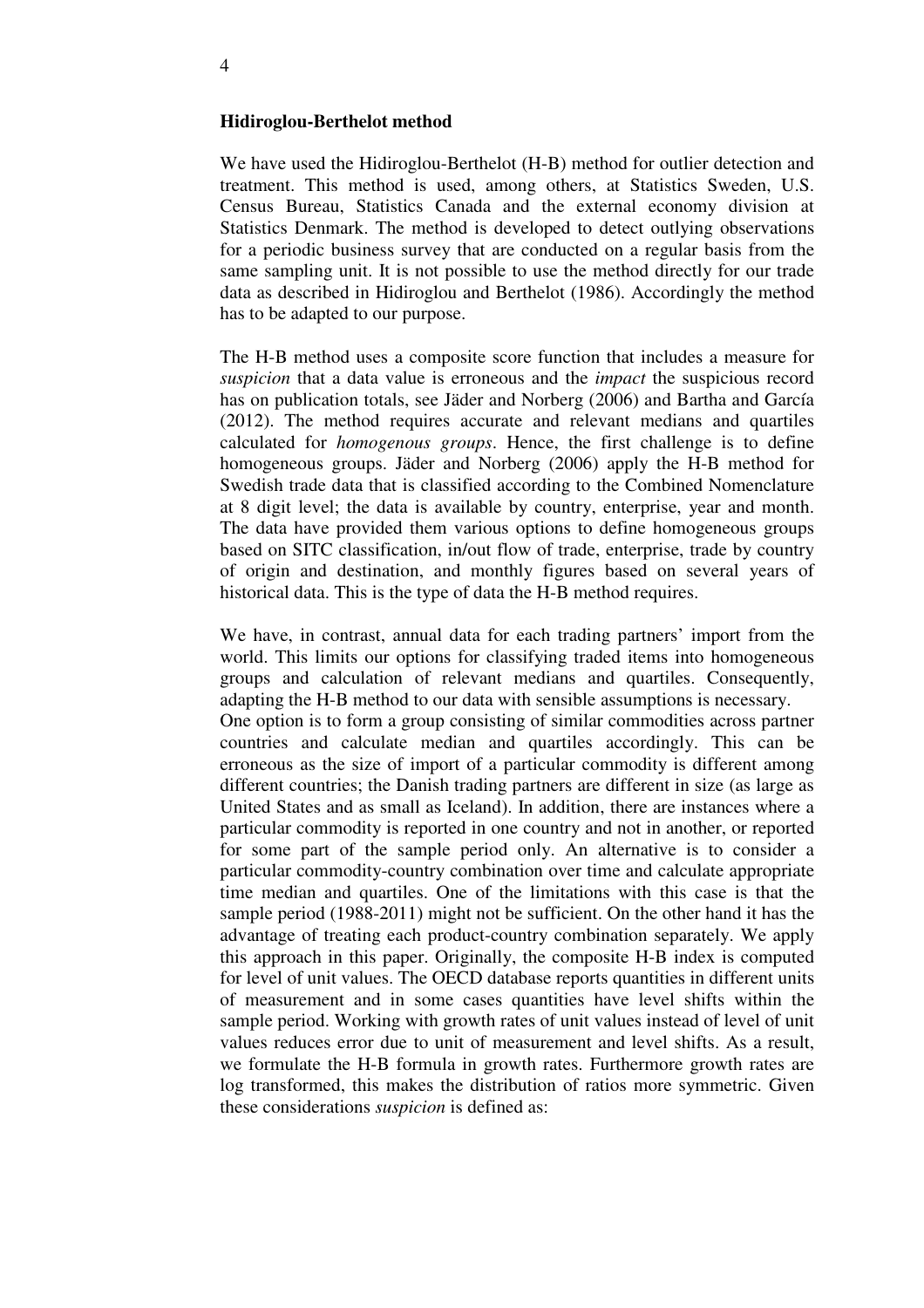$$
suspicion = \begin{cases} \frac{q1_t - \log(\frac{pt}{pt-1})}{q3_t - q1_t} & \text{if } \log(\frac{pt}{pt-1}) < q1_t\\ \frac{\log(\frac{pt}{pt-1}) - q3_t}{q3_t - q1_t} & \text{if } \log(\frac{pt}{pt-1}) > q3_t\\ 0 & \text{otherwise} \end{cases} \tag{1}
$$

Where  $p_t$  is unit value, and  $q_l t$ ,  $q_l t$  and  $q_l t$  are first second and third quartiles for unit value growth rates over time,  $log(p_{\ell}/p_{\ell-1})$ . The suspicion formula flags growth rates outside the lower and upper quartile based on their relative distance to the nearest quartile. A preliminary scrutiny of the data has indicated that the different SITC components differ in terms of the noise they contain. In general, the manufacturing components SITC5-9 contain more outliers than the other categories. In particular, the United Nation (1981) manual for compiling unit values recommends paying a special attention to the group machinery and transport equipment (SITC7) and miscellaneous manufacturing (SITC8). Accordingly we have chosen to use different suspicion thresholds for the different SITC components. An observation with a suspicion value above 1.5 for SITC 0, 1, 2, 3, 4, 5, 6  $\&$  9 and 0.5 for SITC 7  $\&$  8 is considered an outlier. In this way we maximize the data recovery rate. The lower the threshold the larger the amount of data we throw away as outlier. As a robustness check we exercise different suspicion thresholds for flagging outliers, see below.

Jäder and Norberg (2006) proposed a score function that consists of equation (3) and an equation for the potential impact the suspicious value could have on the publication total. To measure impact we need expected trade value given the quantity of imports. As this is not possible with the trade data we proceed with equation (4). Once a growth rate is declared an outlier, it is set to zero. In other words it is disregarded when aggregating growth rates at the detailed level to form a price at 1-digit SITC. A particular commodity is dropped for the whole sample period if more than half of the observations in the sample are declared outliers. The test preserves about 85-90% of the dataset. Finally, we should note that filtering is carried out in Danish Krone. Most of the Danish trading partners are also member states of the Euro-zone, and since the Danish Krone is set to follow the Euro we are indirectly referring to the Euro.

# 4. Price Index

Once the data have been treated for outliers and other statistical issues, the first step is to create a price index for each trading partner's 1-digit SITC import. There are various ways of doing this. The general idea is to relate the growth rates of unit values at 1-digit SITC to a weighted sum of the growth rates of the detailed unit values within each 1-digit SITC. The most popular indices used by national statistical institutions are Laspeyres, Paasche, Fisher and Törnqvist indices, either fixed-base or chained.

In national accounts, member states of the European Union use chain Paasche price indices and the United States uses chain Fisher price indices in national accounts. Since most of the Danish trading partners are member states of the EU, it would be natural to use the chained Paasche index formula for unit values, given as: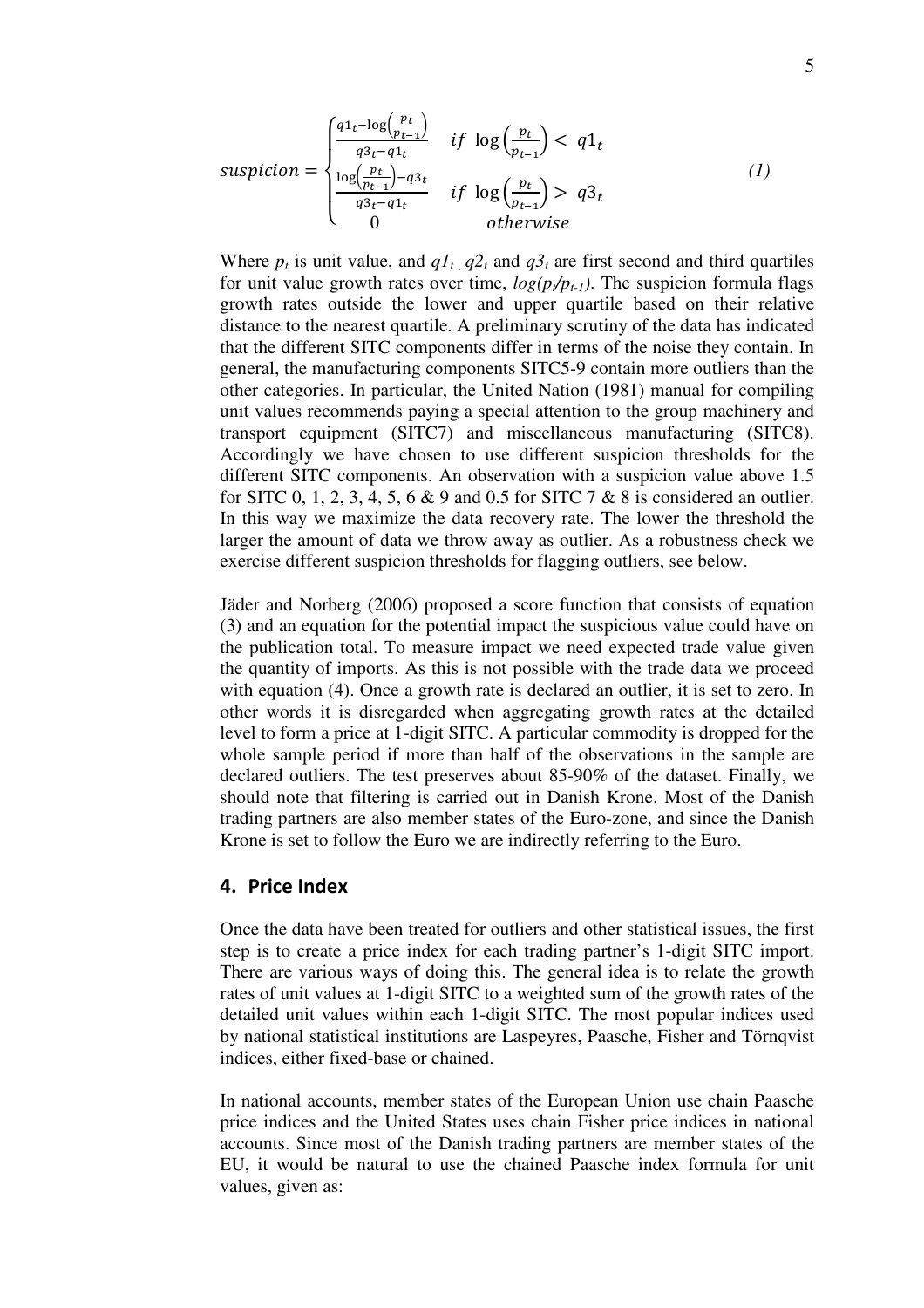$$
P_t = \left(\frac{\sum_{k} p_{k,t} q_{k,t}}{\sum_{k} p_{k,t-1} q_{k,t}}\right) P_{t-1} = \left(\frac{1}{\sum_{k} w_{k,t} \frac{p_{k,t-1}}{p_{k,t}}}\right) P_{t-1} \tag{2}
$$

Where *k* denotes a 5-digit SITC good,  $p_{k,t}$  is unit value of good *k* in period *t* and  $q_{k,t}$  is quantity of good *k* in period *t*,  $W_{k,t} = \frac{p_{k,t}q_{k,t}}{\sum_{k} p_{k,t}q_{k,t}}$  $\frac{P_{k,t}q_{k,t}}{\sum_{k}p_{k,t}q_{k,t}}$  is the weight of good *k* in period *t* and *P<sup>t</sup>* is the Paasche unit value index for 1-digit SITC good.

However, the Paasche chain index is known to underestimate price evolutions by attributing a larger weight to products that have been increasingly consumed following a relative price drop. Alternatively, the Laspeyres index can be used, given as:

$$
L_t = \left(\frac{\sum_{k} p_{k,t} q_{k,t-1}}{\sum_{k} p_{k,t-1} q_{k,t-1}}\right) L_{t-1} = \left(\sum_{k} w_{k,t-1} \frac{p_{k,t}}{p_{k,t-1}}\right) L_{t-1}
$$
\n(3)

Where  $W_{k,t-1} = \frac{p_{k,t-1}q_{k,t-1}}{\sum_{k} p_{k,t-1}q_{k,t-1}}$  $\frac{p_{k,t-1}q_{k,t-1}}{\sum_{k} p_{k,t-1}q_{k,t-1}}$  is the weight of good *k* in the previous year and  $L_t$  is the Laspeyres unit value index for 1-digit SITC good. The Laspeyres index, conversely, tends to overestimate real price evolutions as it uses the weight in the previous year, that is, when prices rise consumers shift to cheaper goods and thus reducing the quantities consumed of the expensive goods at the end of the period.

The more noise the data contains the larger would be the upward and downward bias in the Laspeyres and Paasche indices respectively. These indices also suffer from a measurement error due to the fact that they use a single time period as weights to aggregate detailed unit values. In connection with this, the Fisher and Törnqvist indices are preferable as they use weights in two observation periods. The Fisher index (*F*) and the Törnqvist index (*T*) are given as:

$$
F_t = (P_t \cdot L_t)^{1/2} \tag{4}
$$

$$
T_t = \prod_k \left(\frac{p_{k,t}}{p_{k,t-1}}\right)^{(w_{k,t-1} + w_{k,t})/2} \tag{5}
$$

It has empirically been shown that the Laspeyres and Paasche indices are the upper and lower bounds of the real price evolutions, see Feenstra (1997) and Gaulier et al. (2008). Thus building the Fisher index as a geometric mean of the Laspeyres and Paasche indices is a good way to approach the correct but unobserved aggregate price. We should note that the Fisher and Törnqvist index produce almost identical results, thus we consider only the Fisher index.

After unit value indices at 1-digit SITC are constructed for partner countries using one of the index formulas (Eq. 2-4), quantity of partners imports at 1 digit SITC can be constructed by deflating the given value of imports with the unit value indices. The final step in the process is to calculate export market and market price indices. In ADAM the growth in the market for Danish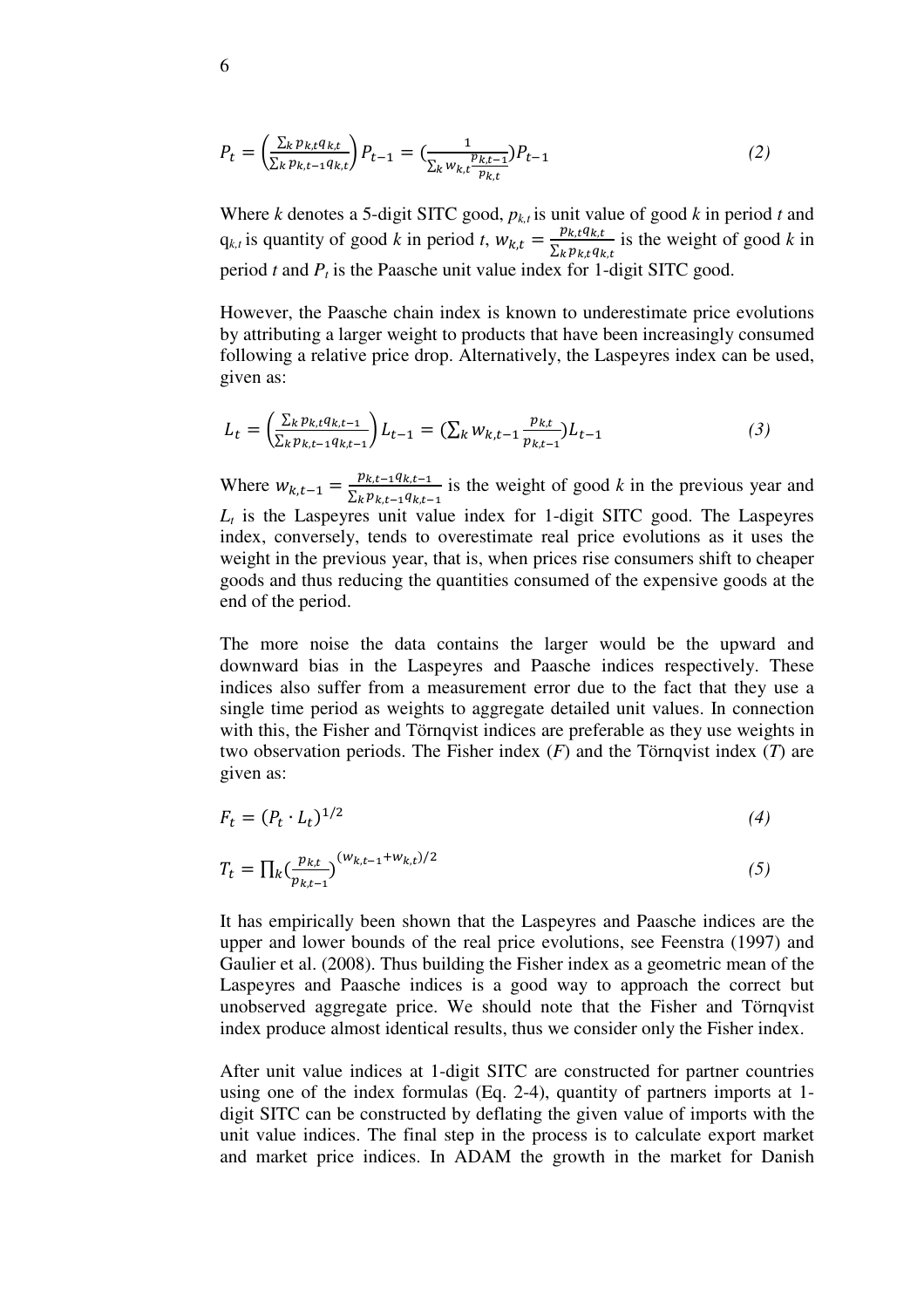exports is measured as a weighted sum of the growth in trading partners' imports. That is,

$$
\frac{fEe}{fEe_{-1}} = \left(\sum_{j} we_{j,-1} * \frac{fEe_j}{fEe_{j,-1}}\right) \tag{6}
$$

Where *j* denotes trading partners, *fEe* is the market index at fixed prices (2005=1),  $we_j$  is country *j*'s share of total Danish exports and  $fEe_j$  is volume of imports of country *j* from the world. The weights,  $we_j$ , are calculated using data from Statistics Denmark's *StatBank.* Similarly, the growth in market price, *pee*, is measured as a weighed sum of the growth in trading partners' import prices, given as:

$$
pee = \left(\frac{1}{\sum_{j} we_{j}}\right) pee_{-1} \tag{7}
$$

Where *pee* is the market price and *peej* is country *j*'s import price in Danish Kroner.

Equation (6) and (7) are Laspeyres and Paasche indices respectively. They can be modified to the Fisher index. Note that the use of Laspeyres, Paasche or Fisher index is only important when aggregating detailed SITC unit values at the country level to 1-digit SITC unit values. It is not that important when aggregating the less volatile partners' 1-digit SITC unit values into market prices for Danish exports.

# 5. Results and discussion

# A) Market price and market index

The export market and market price indices based on the major 20 trading partners are presented first, the case with BRIC and Eastern European countries is considered later. Industrial exports comprise more than 40% of the total Danish exports. It is natural to start with industrial exports, and to save space the remaining export groups in ADAM are reported in appendix I.

Figure 1 below presents market price in Danish Krone (1a), market price in US dollar (1b), the change in market price in Danish Krone (3c), and the Krone-Dollar rate (1d). The Laspeyres index sets the upper bound and the Paasche index sets the lower bound, whereas the Fisher index lies in the middle as expected. Figure 1c demonstrates that compared to the Fisher index the growth rates in the Laspeyres index are 10% higher and the growth rates in the Paasche index are 10% lower. This bias margin gets higher the higher the amount of noise the data contains.

The Fisher index in US Dollar have been falling and rising over the two decades covered, whereas the Fisher index in Danish Krone have been more or less stable around two distinct levels. Most of the Danish trading partners use Euro and since Danish krone is pegged to the Euro this could be one of the reasons why the krone denominated price is relatively stable.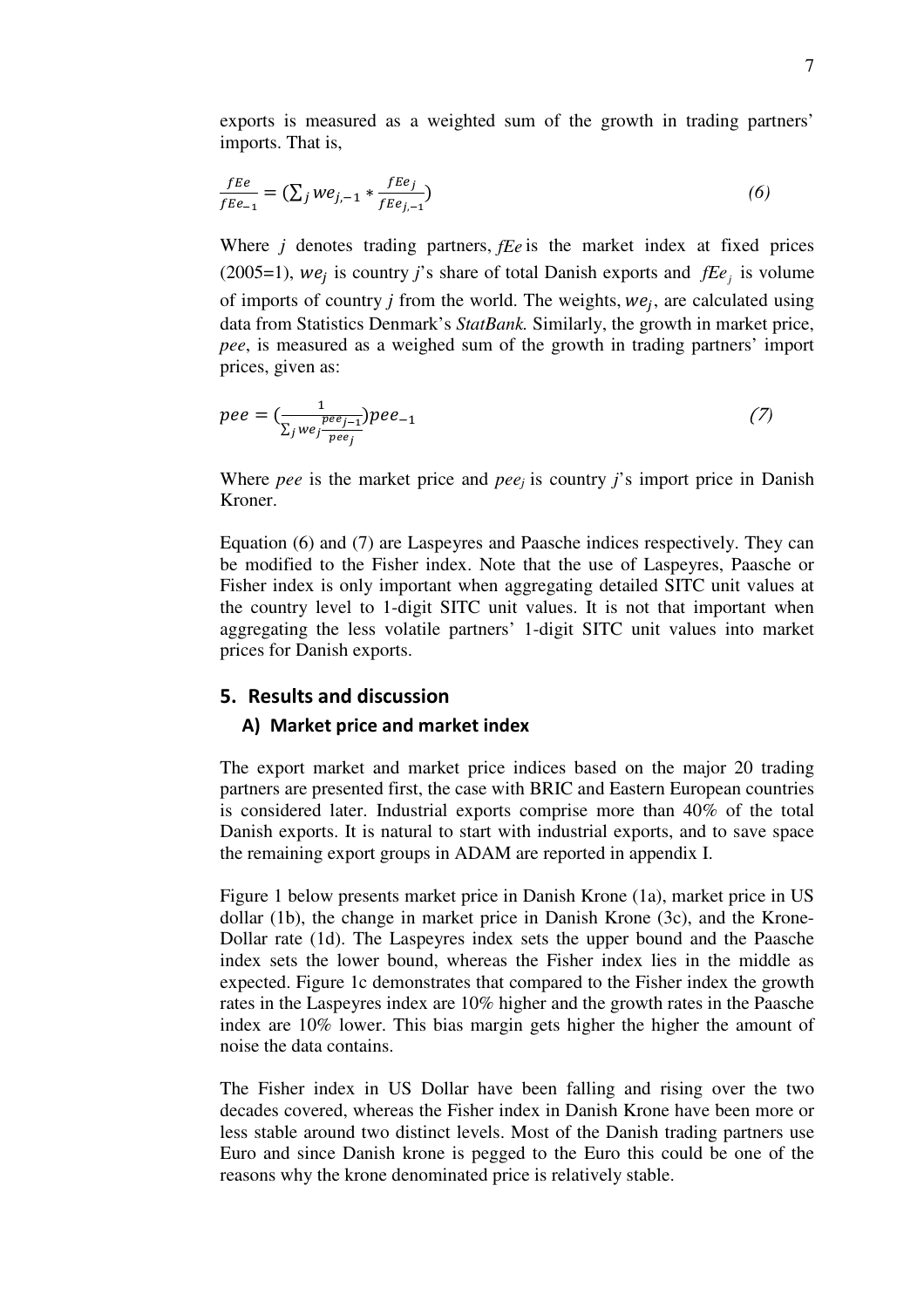

**Figure 1. Market price for manufactured exports, pee59 (2005=1)** 

Figure 2 shows the export market index for manufactured exports. The Laspeyres index produces a relatively steeper market index in volume. As we shall see in figure 4 below this will have consequences for the market share in volume. Both the export market volume and market price indices indicate the Fisher index is the ideal index to use.





# B) Sensitivity of results to the filtering threshold

We have chosen a suspicion threshold of 0.5 for SITC 7 & 8 and 1.5 for the other SITC components, this is *ad hoc* and not that sensitive for the market expression based on the Fisher index. The smaller the suspicion threshold the higher the amount of data we throw away as outlier. This runs the risk of deleting true price growths as outliers. On the other hand a higher threshold value produces erratic price movements. The upward and downward biases in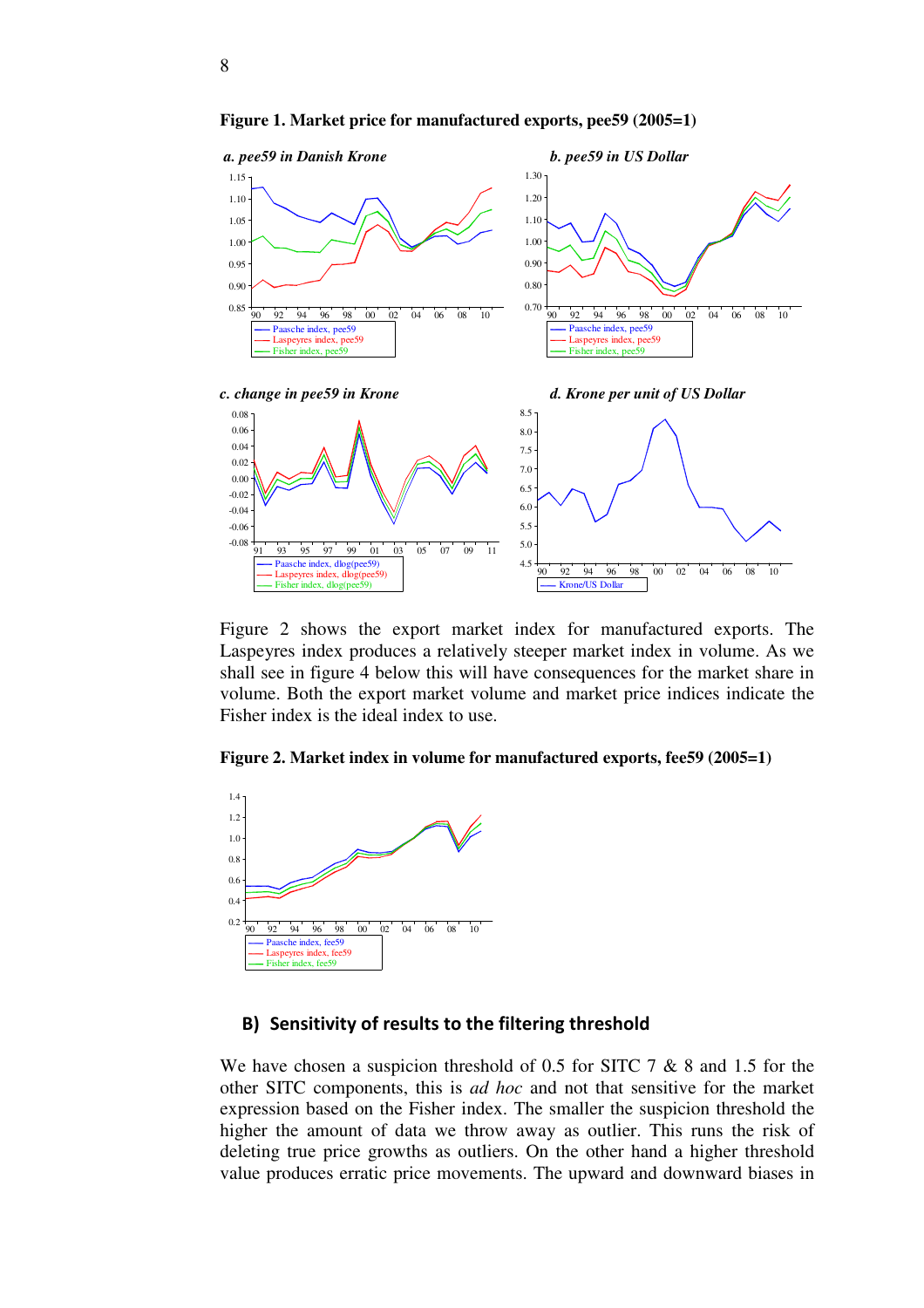Laspeyres and Paasche indices increase as the filtering threshold increases. In particular the group SITC 7  $\&$  8 require a special attention. These groups do not give us that much freedom to exercise different threshold values. As a result when increasing the threshold for the other SITC groups, 0, 1, 2, 3, 4, 5, 6,  $\&$  9 above 0.5 the threshold for SITC 7  $\&$  8 is fixed at 0.5.

In figure 3 below we show the effect of changing the filtering threshold on the market price for total goods. Figure 3a demonstrates the sensitivity of the upward and downward biases to the choice of threshold values. The solid lines are Paasche indices and the dotted lines are Laspeyres indices. As we reduce the threshold we throw away more and more data as outliers and the margin between the Paasche and Laspeyres indices gets smaller. This, however, comes with a cost of filtering away true price changes as outliers. In this situation the Fisher index that is a geometric mean of the Laspeyres and Paasche index, maybe the ideal index to use, because the Fisher index is more robust to the choice of filtering threshold. Figure 3b shows for a threshold value of 1.5 and above the growth rates in market price remains more or less qualitatively unchanged. Ultimately we want a threshold value that maximizes the data recovery rate and at the same time controls for unrealistic price movements. After a careful scrutiny of the market price together with country specific unit value changes a threshold value of 1.5 is chosen.

#### **Figure 3. Market price for total goods with different filtering thresholds (2005=1)**



*a. Laspeyres and Paasche indices*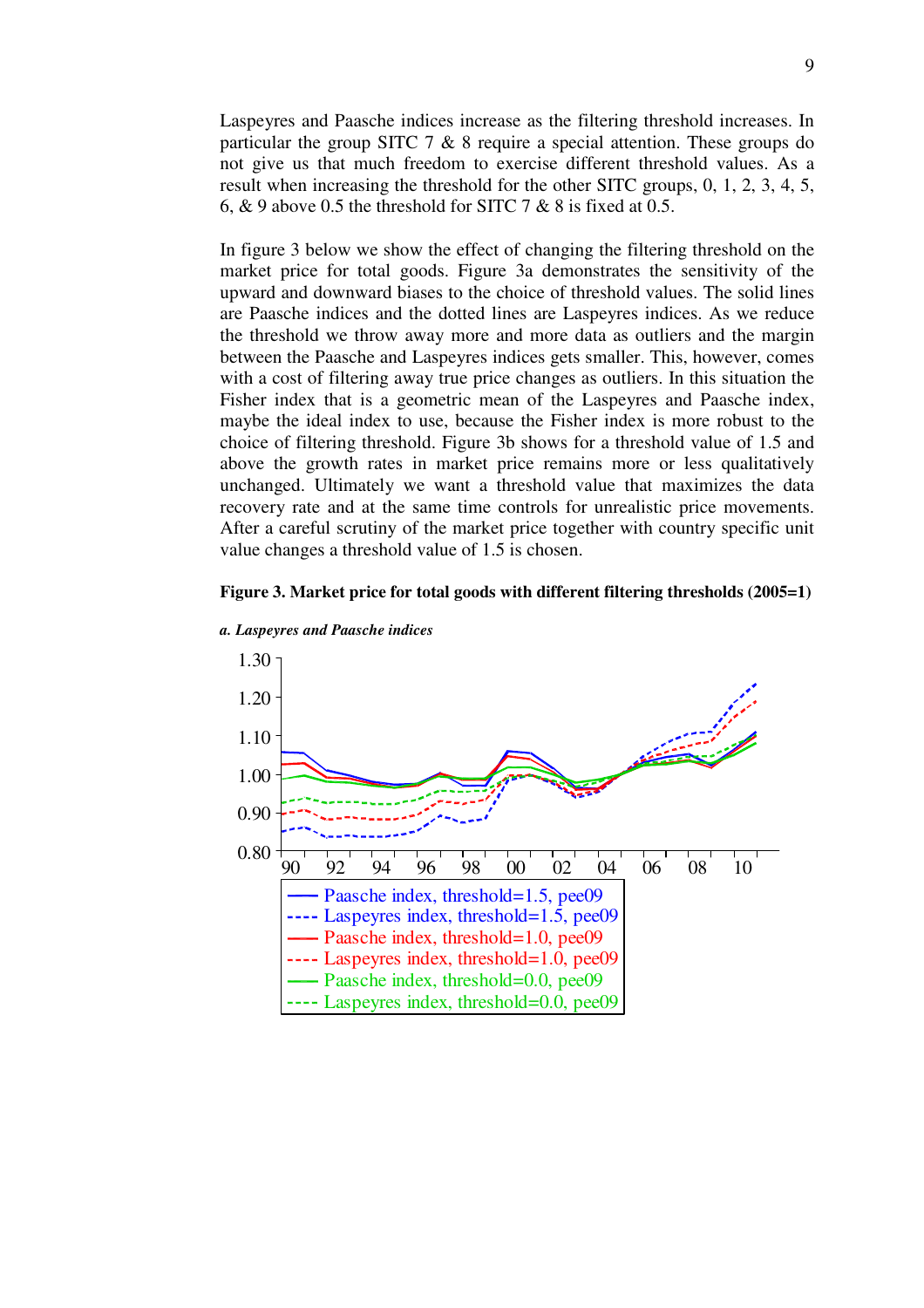

## C) Market share and relative price

The export equation in ADAM relates market share to relative prices. A closer look into the development in market share and relative prices especially after 2002 is of a particular importance. Now that data is available it would be natural to consider the following question: have the Danish market share and relative prices been falling or rising?

On one hand, the growing OECD trade with BRIC countries, East European countries, and several other Asian and Latin American countries should crowd out Danish exports in the OECD market. On the other hand, the nature and composition of Danish exports are different from competitors' export, so that it is not clear to what extent Danish exporters will lose market shares to the newly emerging exporters. Yet again Danish exports are not destined to only OECD countries, trade with BRIC and East European countries have been gaining momentum.

In addition to this, figure 2 above has indicated that the growth rates in the market index depend on the index formulas we apply. The Laspeyres market index is steeper than the Paasche market index, this will have a direct consequence on market share. As a result, the answer to the question posed above is not straightforward.

Figure 4 shows the market share and relative price for industrial exports based on the different index formulas. Due to upward and downward biases in Laspeyres and Paasche indices, we should focus on the Fisher index. We should note that the Danish national account prices are Paasche price indices and quantity figures are Laspeyres indices. To be consistent, we should also construct Danish prices based on the different index formulas. This is not, however, necessary. As we can see from appendix II the Danish export prices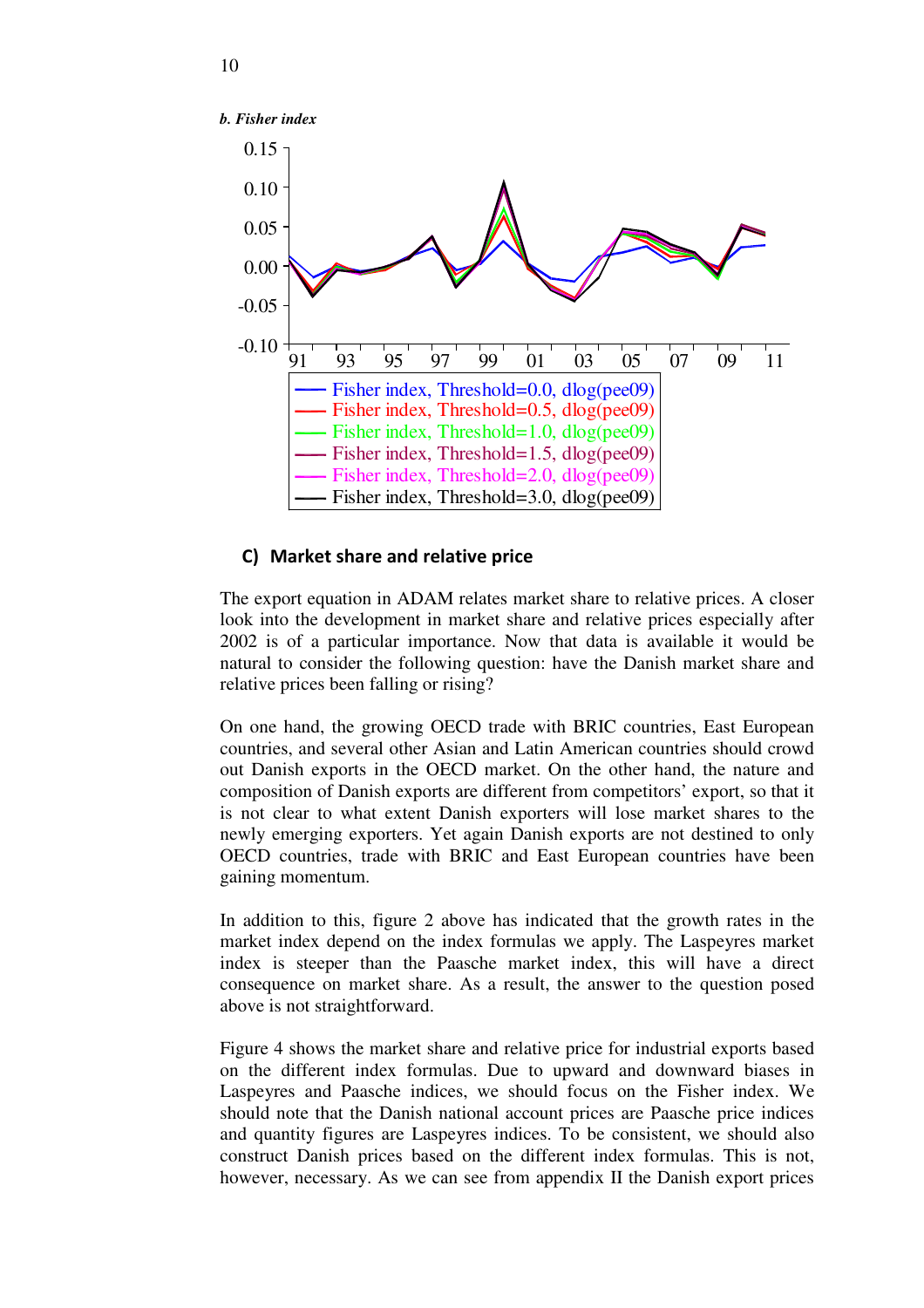are not sensitive to the choice of index formula. This is because the national account export prices at the detailed level contain little or no outliers. Hence we do not have to re-calculate the given Danish prices in different index formulas and we can continue our discussion as if the national account Danish prices are Fisher indices.

The market share based on the Fisher index shows that the Danish market share has been falling moderately since the beginning of 2000 and price competitiveness has been worsening with the exception of 2009. The year 2009 was characterized by a worldwide fall in both exports and imports. It is because Danish exports did not fall as much as partner imports that Denmark experienced a rise in market share in that particular year. We attribute this to the less cyclical nature of Danish exports that move less than one-to-one to changes in the market, at least in the short run.



**Figure 4. Market share and relative price, industrial exports (2005=1)** 

The countercyclical nature of Danish market share is reflected in ADAM's export relation. The short-term demand elasticity has long been estimated to be less than one. A simple plot of the change in market share together with the change in market index based on Fisher index clarifies this point, see figure 5. The Danish market share is clearly negatively correlated with the change in the market index. Danish manufactured exports often win market shares during periods of international recession, and lose market shares during upswings.<sup>3</sup> We attribute the countercyclical nature of the market share to the composition of Danish manufactured exports. A large share of Danish manufactured exports is made up of goods that are less cyclical, for example pharmaceuticals and energy technology.

-

 $3$  See Monetary review, 2010 1st quarter, Danish National Bank.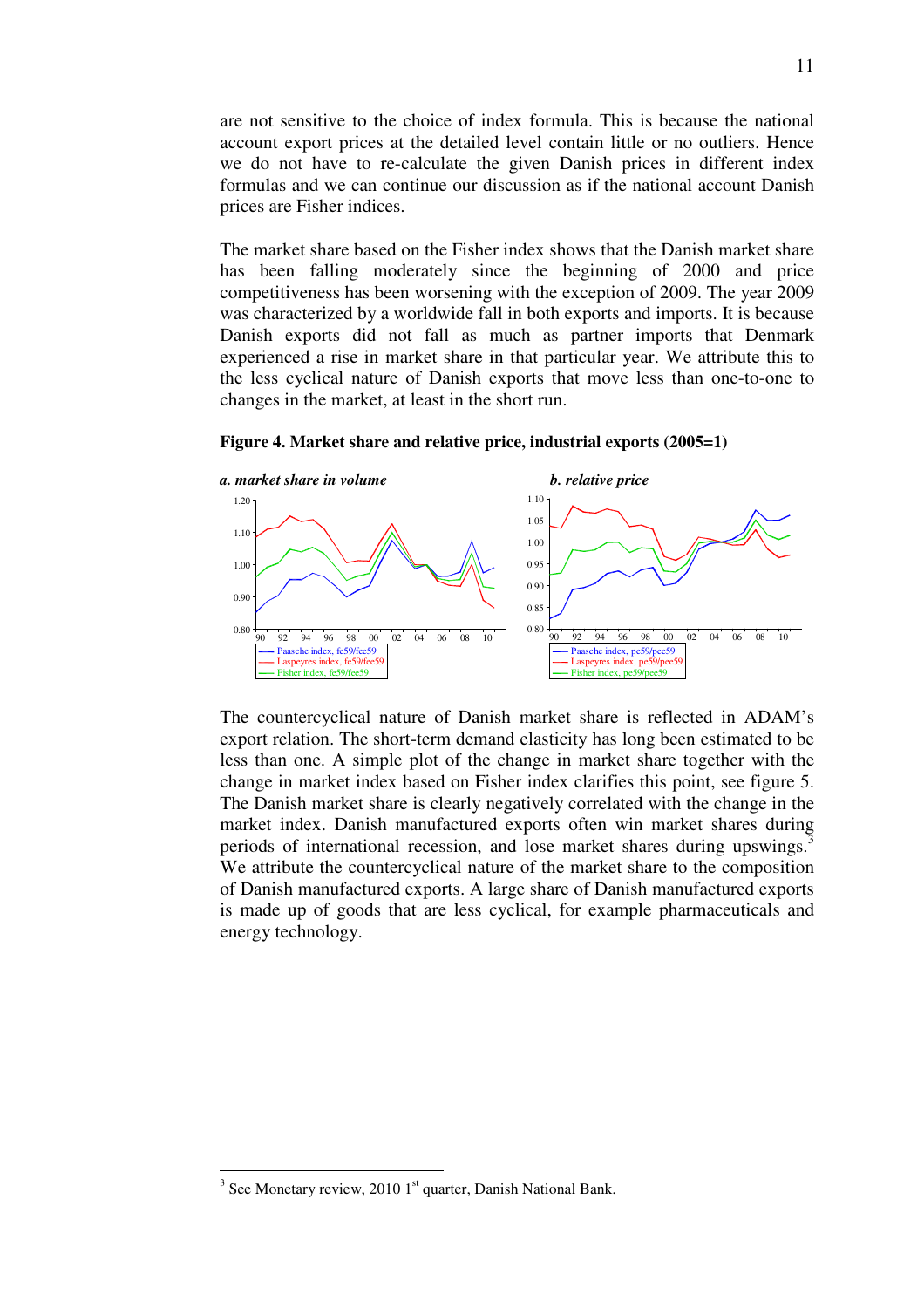#### **Figure 5. Change in market share and market index**



\*This is the old ADAM data previously used.

The composition of Danish manufactured exports<sup>4</sup> has been changing significantly in the last 20 years. The market share for SITC5 (chemicals and related products) has been steadily growing. The SITC5 products are less sensitive to business cycles, a good example is pharmaceutical products. In 1990 the composition of industrial exports was 15% SITC5, 19% SITC6, 39% SITC7 and 28% SITC8; these values are today 26%, 14%, 37% and 23%, respectively. There has been a growing shift from goods that are more sensitive to business cycles (SITC6 and SITC8) to goods that are less sensitive (SITC5). The share of SITC7 has been relatively stable. This will have a profound effect on the market share for industrial products as a whole. The change in composition is also reflected in the market share for each industrial export subcomponents. Figure 6 below shows the market shares for SITC6 and SITC8 have been on average falling while the market share for SITC5 have been on average rising and the market share for SITC7 have been moving up and down over the sample periods covered.

#### **Figure 6. Market share in volume for industrial export sub-components, Fisher index (2005=1)**



<u>.</u>

<sup>&</sup>lt;sup>4</sup> Manufactured exports comprise: chemical and related products, SITC5, manufactured goods classified chiefly by material e.g. textile & leather, SITC6, machinery and transport equipment, SITC7, miscellaneous products e.g. furniture, SITC8, and commodities not classified elsewhere, SITC9. Here SITC7 is excluding ships and air crafts, and SITC9 is included in SITC8.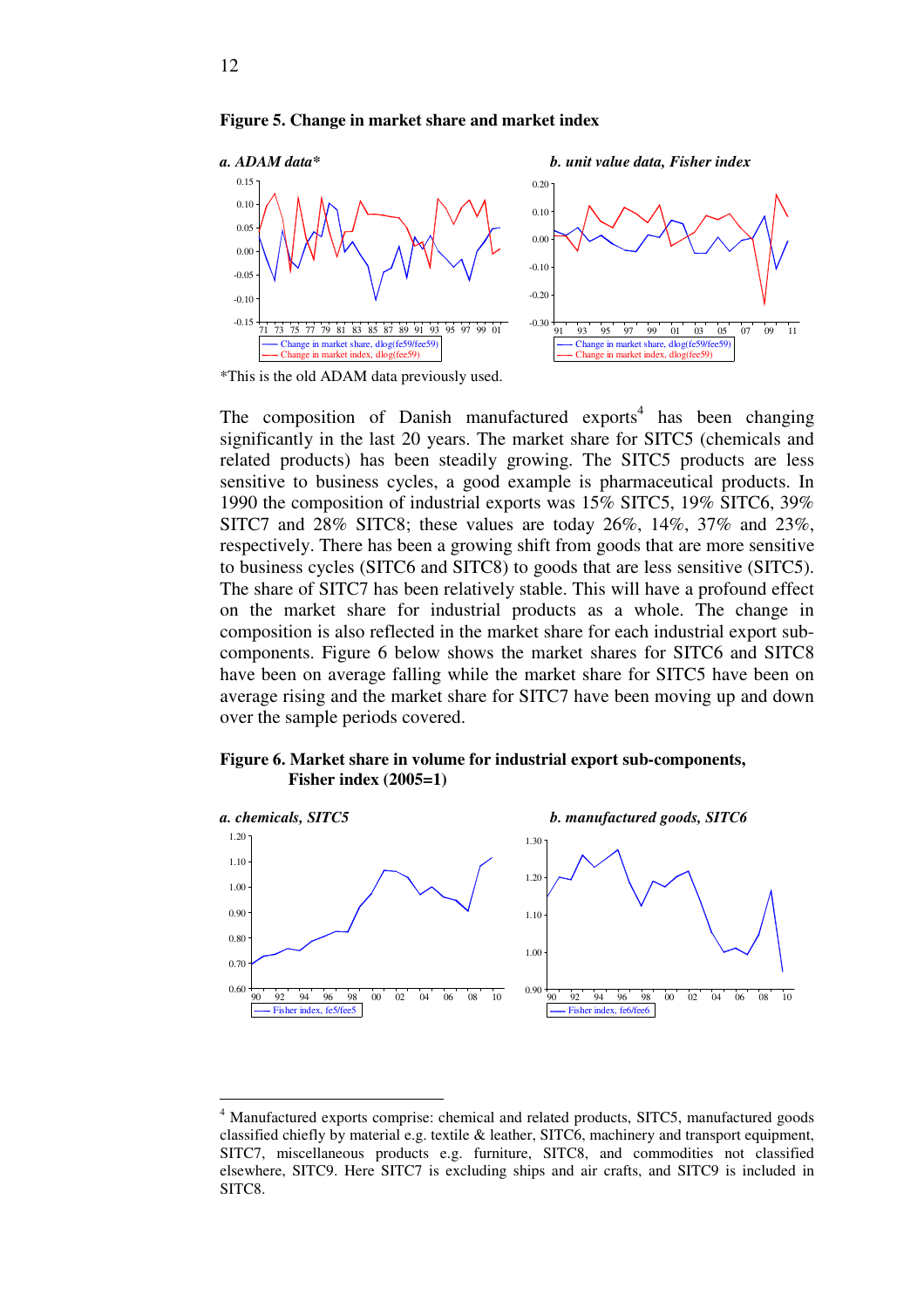

\*fe7 is excluding ships and aircrafts and fee7 is including ships and aircrafts.

A look into the market shares of the industrial export sub-components makes it easier to understand the market share for the whole industrial export. The insight can be further strengthened by examining the Danish market share in individual partner countries. Obviously, considering all trading partners is a tedious exercise, consequently, the top 5 trading partners (ranked by the share of partners import from the total Danish exports) are considered. These countries are Germany, Sweden, Great Britain, Norway and United States. To examine whether Denmark is being crowded out from the OECD market by emerging economies a measure of competitors' market share in the five countries mentioned above is required. To this end we use the market share of BRIC countries in the OECD market, where we compare the 5 OECD country's import from BRIC against import from Denmark, note that value of imports in US dollar is used. The figures are reported in appendix III.

In general, OECD's import share from Denmark has been more or less stable for SITC5 and SITC7. The share of SITC8 has been falling. In contrast, OECD's import of SITC8 from BRIC has been steadily rising and marginally rising for the other SITC components. SITC8 is a good example where Danish exporters are being crowded out by BRIC exporters, in other words there is a loss of competitiveness in this group. This is not the case in the other SITC groups especially SITC5, where Danish exports are clearly distinct from competitors' export and despite economic down and up-turns, Denmark has been able to keep a stable share of the OECD SITC 5-market. A growing shift in Danish industrial exports toward goods that are less sensitive to business cycles may ensure a stable market share in the future.

## D) Expanding the market base

So far we have considered only 20 OECD countries, but trade with BRIC countries, Eastern European countries and other Asian and Latin American countries have been growing significantly in recent years. The newcomers expand the market for Danish exports and at the same time they increase the competition for the OECD market. In the following the market base is expanded to include BRIC countries: Brazil, Russia, India and China; OECD countries: South Korea, and Turkey; East European countries that are also OECD member states: Hungary, Czech Republic and Poland. By 2010 about 11% of the total Danish exports have been destined to these countries. Historically the share of these countries has been low,  $3\%$  in 1990 and  $6\%$  in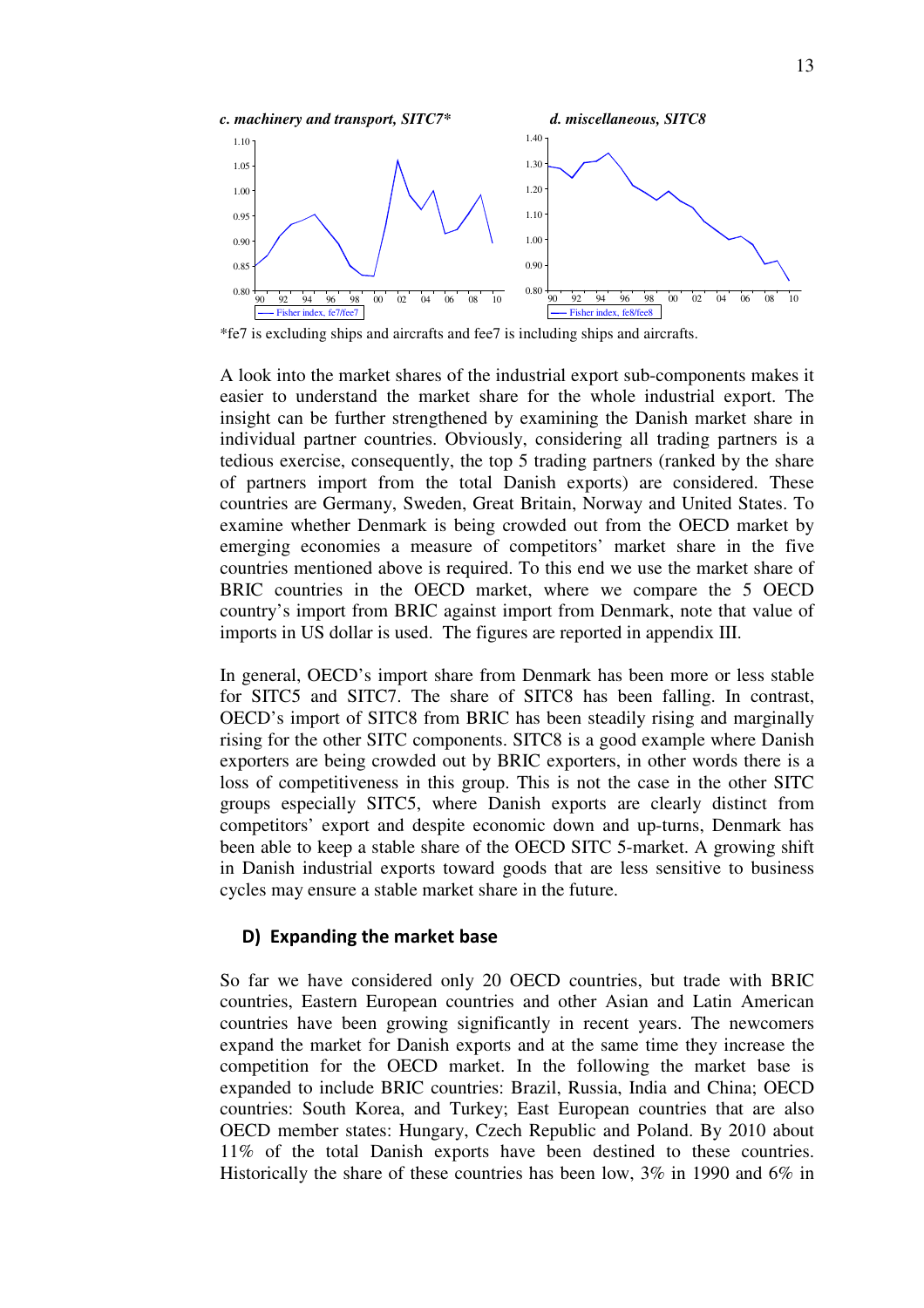2000. In particular, trade with the BRIC countries China and Russia and with Poland in Eastern Europe is significant. We should note that the OECD database does not cover import data for BRIC, we have approximated the imports of BRIC by the total OECD export to BRIC.

Figure 7 presents export market and market price indices based on the smaller and larger market base, we report only Fisher indices since this is our preferred index. The differences are not significant. Export market and market price indices are weighted aggregates over different products and different countries. In order to see a significant change there has to be a change in the price/volume of imports of the major trading partners, say Germany that alone accounts for about 16% of Danish exports. Trade with BRIC and East European countries have become important only recently and should not influence market volume and price indices in a significant manner. The imports of BRIC countries have not fallen as much as OECD import during the recent financial crisis, this is why the market share with the larger market base has a more negative trend in recent periods.

**Figure 7. Fisher market index and market price for manufactured exports, different market base (2005=1)** 



## 6. Summary

This paper has presented data for export market and market price indices. Price indices are constructed based on unit values using data from OECD International Trade by Commodity Statistics database. We have shown that the export market and market price indices are sensitive to the choice of index formula. The Laspeyres index in general gives the highest growth rate in the market index and consequently the highest fall in the Danish market share due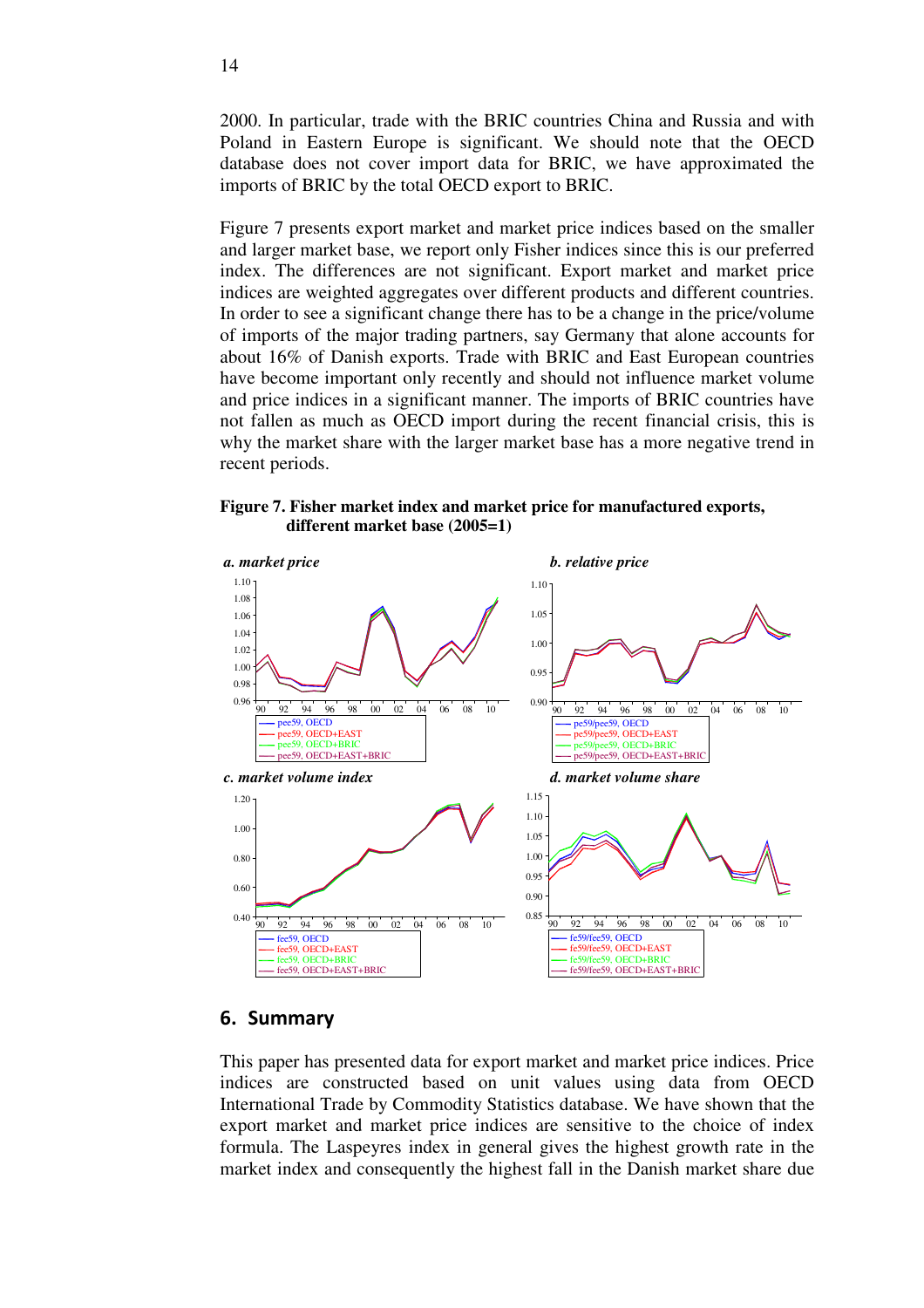to upward biases. Conversely, the Paasche index suffers from a downward bias. The Fisher index on the other hand is a geometric mean of the Laspeyres and Paasche indices and it is our preferred choice.

Based on the Fisher index, a moderate fall in the Danish market share is observed since the early 2000s. There is considerable evidence that the Danish market share is countercyclical to developments in the market. Expanding the market by including BRIC and Eastern European countries does not alter the basic result based on the major OECD trading partners in a significant way. In a subsequent paper, we pursue a comparison of the unit value data with the official OECD National Accounts Statistics and old ADAM data.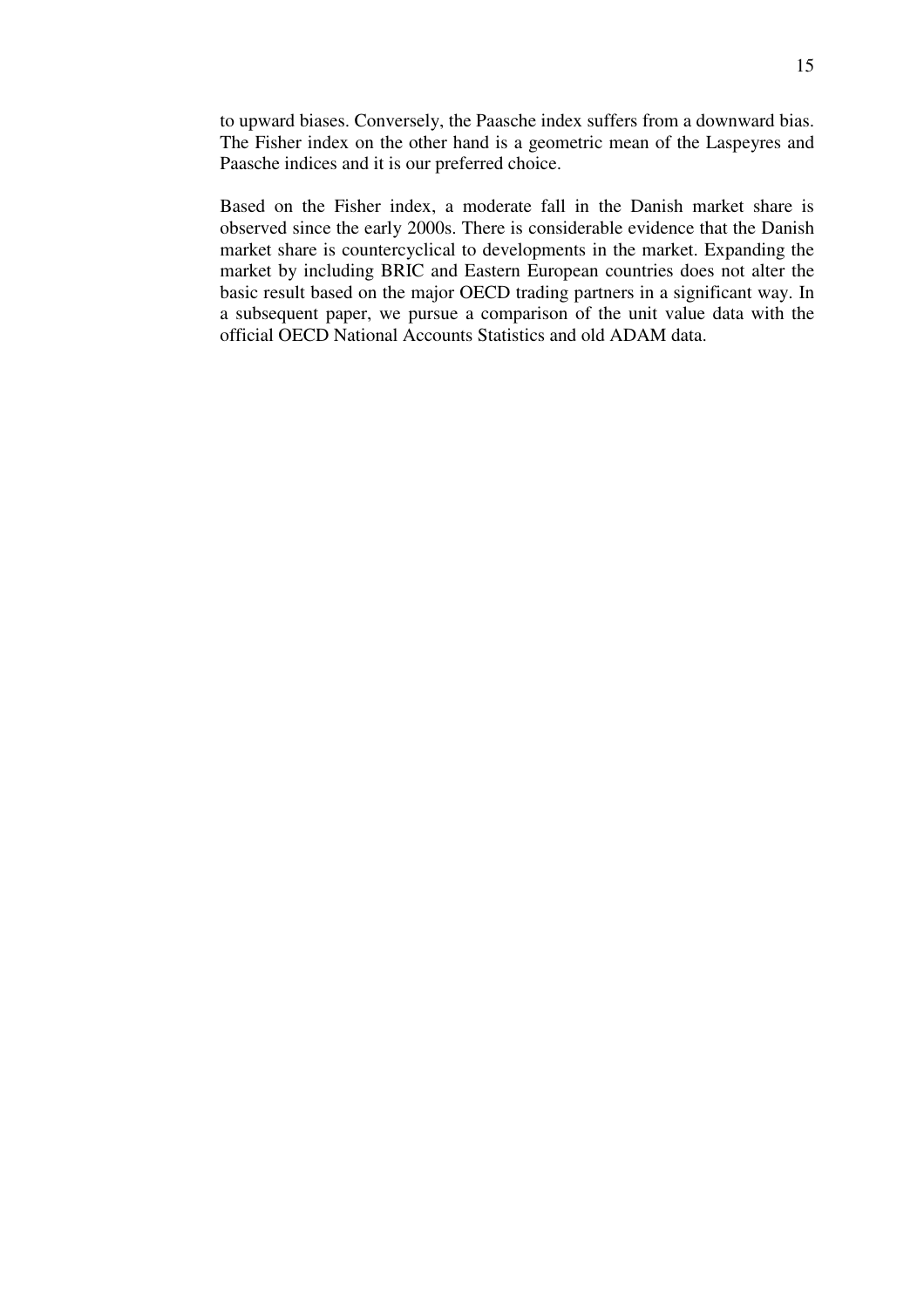# References

- Bartha, E. and García, M. (2012). Score Functions for Selective Editing of the US Census Bureau Trade Data. Research report series, Center for Statistical Research & Methodology, U.S. Census Bureau.
- Feenstra, R. C. (1997), U.S. exports, 1972-1994: with state exports and other U.S. data, NBER working papers 5990.
- Gaulier, G., Martin, J., Méjean, I., & Zignago, S. (2008) International Trade Price Indices. CEPII working paper, no June 2008-10.
- Guillaume Gaulier, G. & Zignago S. (2010) BACI: International Trade Database at the Product-level: The 1994-2007 Version.
- Hidiroglou, M., and Berthelot, J. (1986). "Statistical Editing and Imputation for Periodic Business Surveys". Survey Methodology, V. 12, No. 1, 1986.
- Jäder, A. and Norberg, A. (2006). A Selective Editing Method considering both Suspicion and Potential Impact, developed and applied to the Swedish Foreign Trade Statistics. Statistics Sweden.
- Silver, M. (2007), "Do Unit Value Export, Import, and Terms of Trade Indices Represent or Misrepresent Price Indices?" *IMF Working Paper,WP/07/121.*
- United Nations, Department of International Economic and Social Affairs, *Strategies for Price and Quantity Measurement in External Trad*e, Statistical Papers, Series M, No. 69 (United Nations, 1981). www.cepii.fr.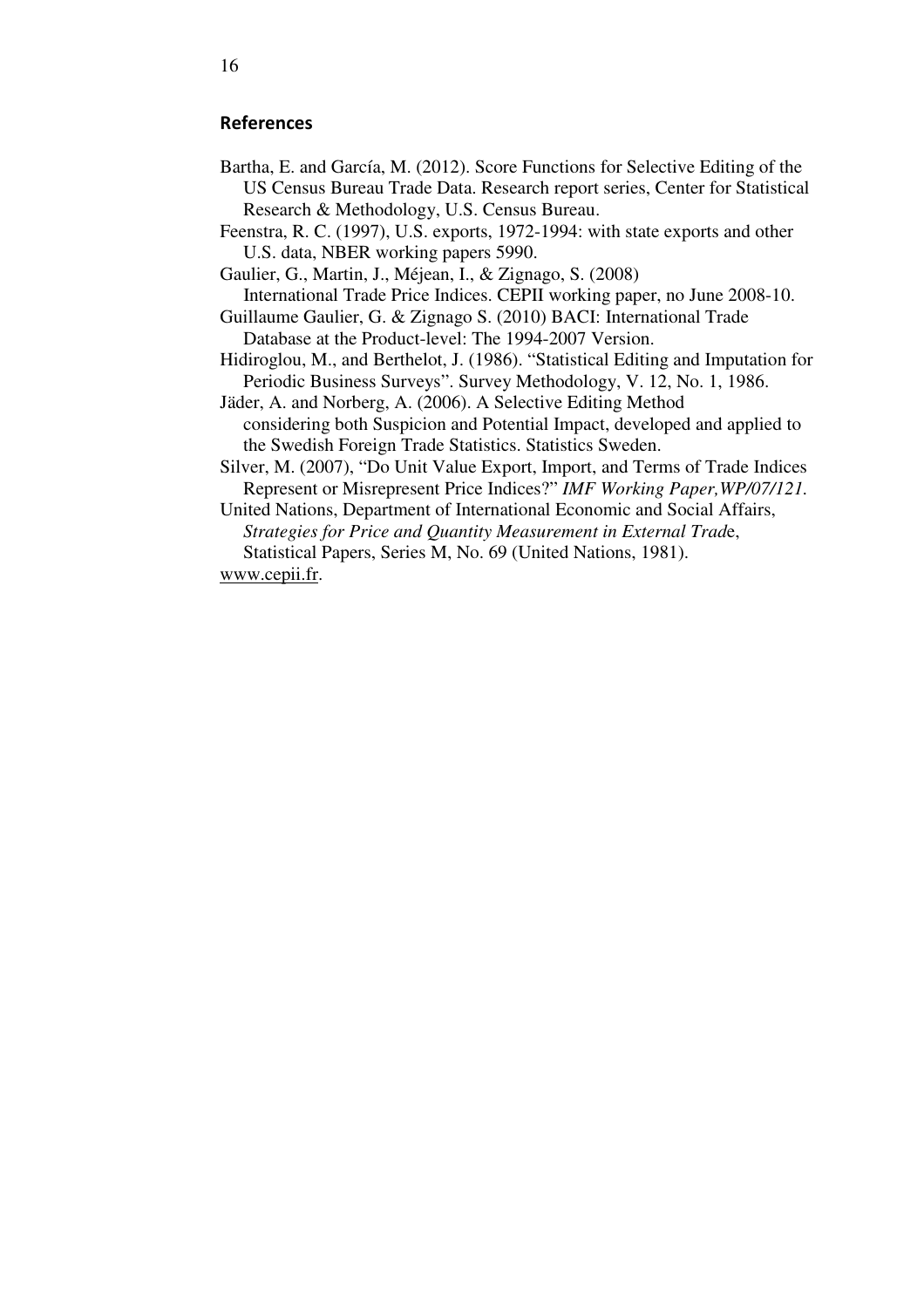# Appendices



**a. agricultural exports (2005=1)** 

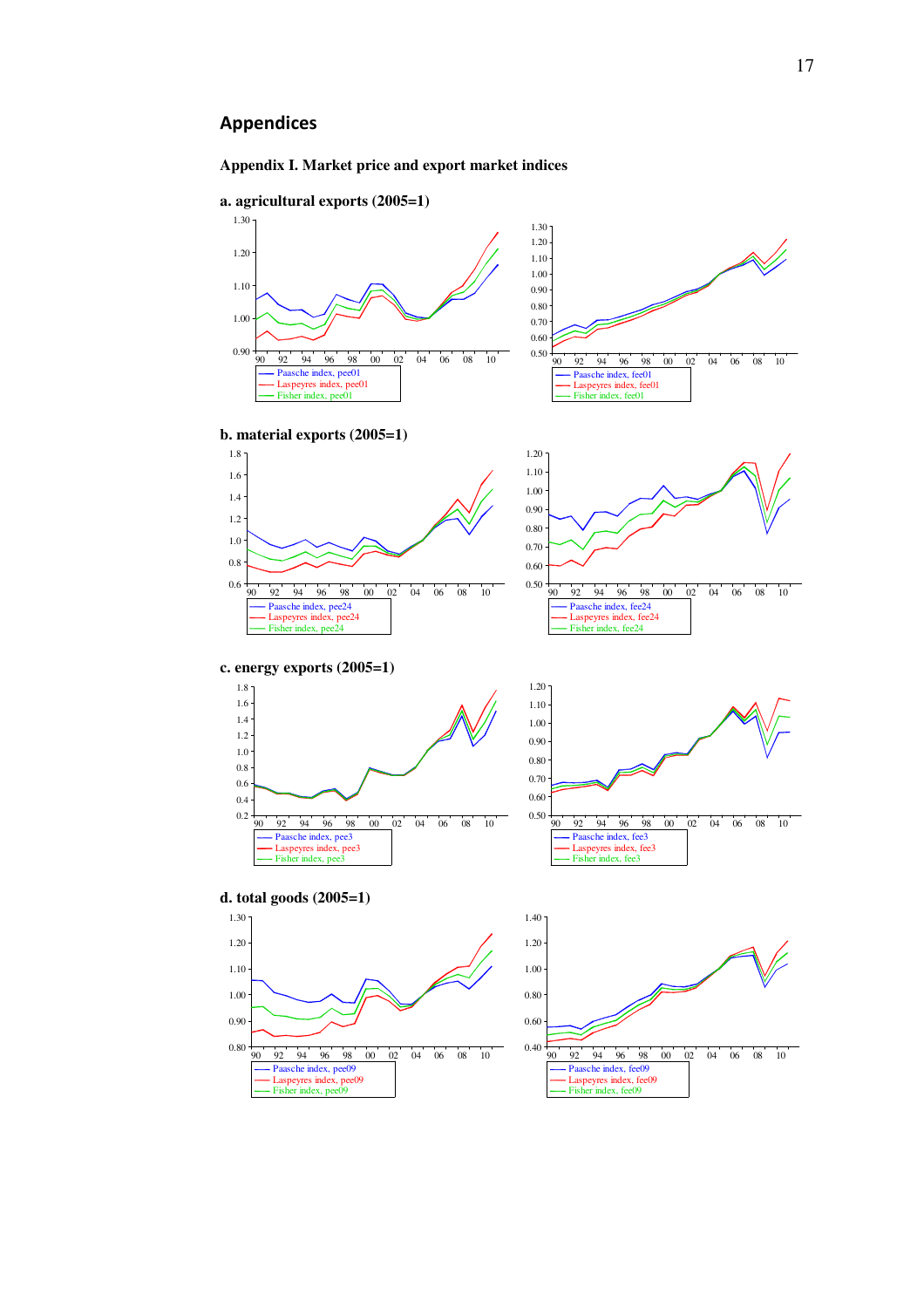



SITC5 - SITC6<br>SITC7 - SITC8  $-$  SITC7  $-$ 

18

\*Calculation by Michael Osterwald-Lenum, Model-group.

#### **Appendix III. Imports of OECD countries from Denmark and BRIC in current price, as a percentage of the total imports from the world.**



 $SITC5$   $\longrightarrow$   $SITC$  $-$  SITC7  $-$  SITC8